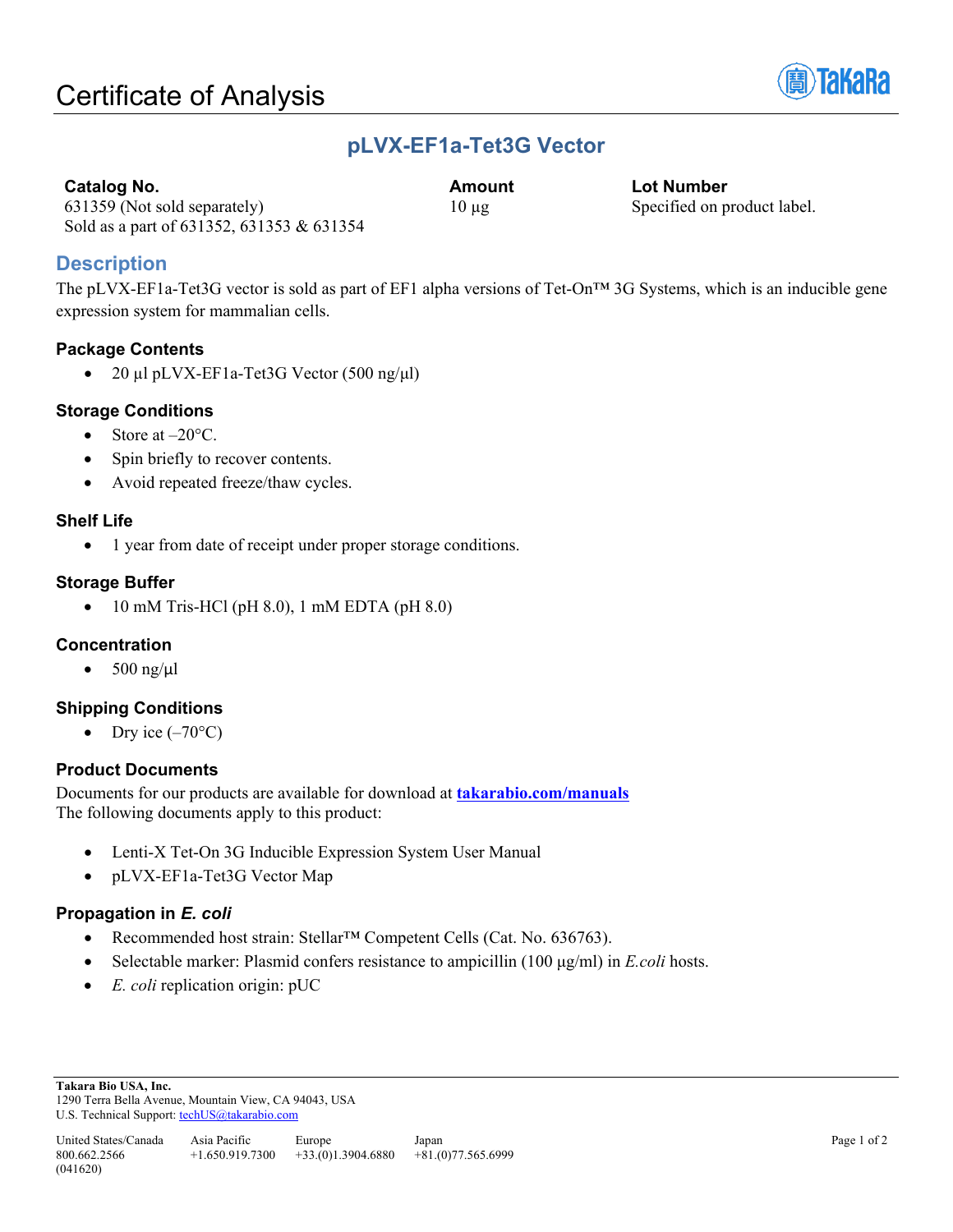# Certificate of Analysis Cat. No. 631359

pLVX-EF1a-Tet3G Vector (Not sold separately) Sold as a part of 631352, 631353 & 631354

### **Quality Control Data**

### **Plasmid Identity & Purity**

• Digestion with the indicated restriction enzymes produced fragments of the indicated sizes on a 0.8% agarose/EtBr gel:

| Vector          | Enzyme(s)   | Size (kb)    |
|-----------------|-------------|--------------|
| pLVX-EF1a-Tet3G | NheI        | 9.9 kb       |
|                 | BamHI, MluI | 8.5 & 1.4 kb |

- Vector identity was confirmed by sequencing.
- $A_{260}/A_{280}$ : 1.8–2.0

It is certified that this product meets the above specifications, as reviewed and approved by the Quality Department.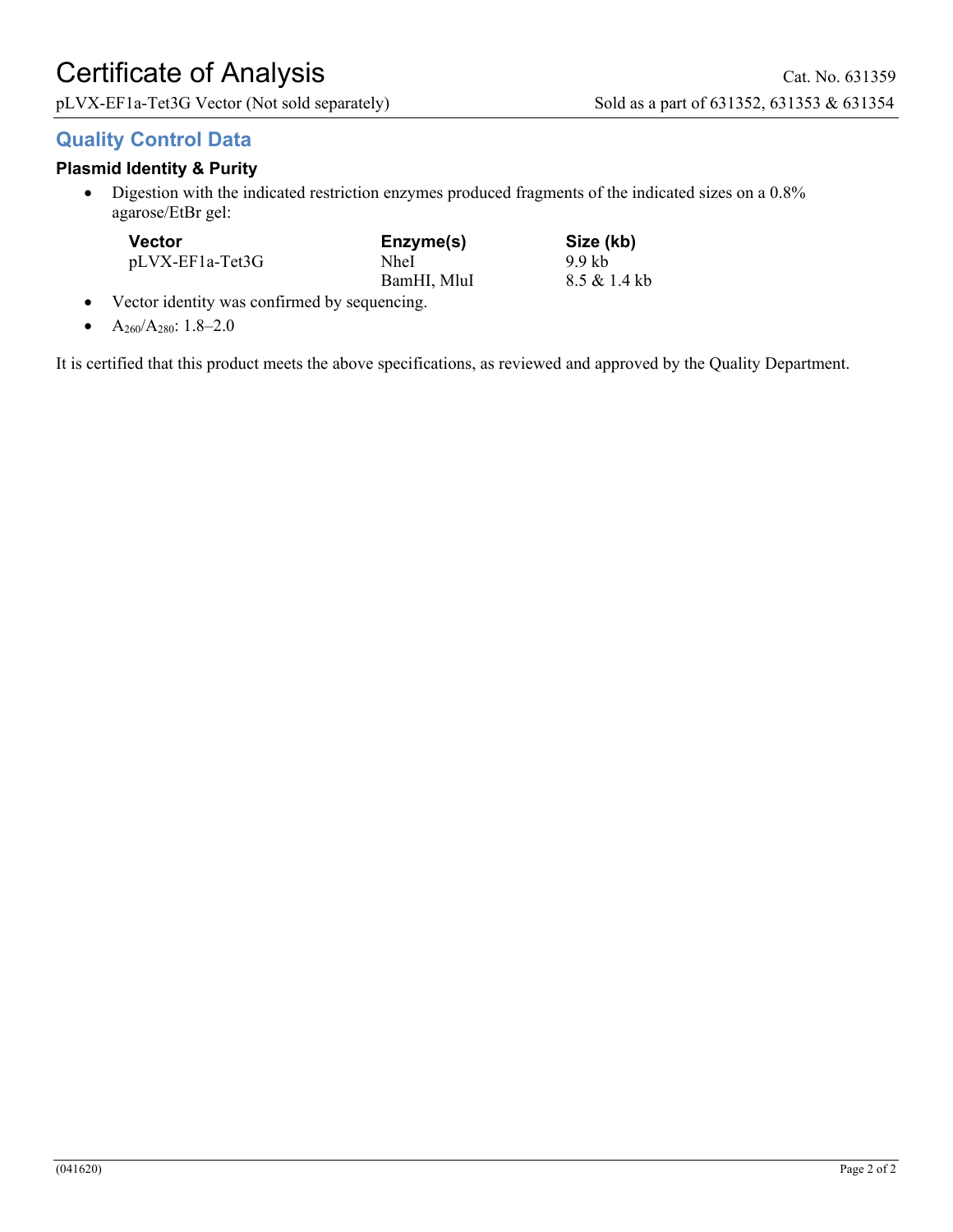

### **pLVX-EF1alpha-Tet3G Vector**

#### **CATALOG NO.**

**631359**

#### **NOTICE TO PURCHASER:**

Our products are to be used for **Research Use Only**. They may not be used for any other purpose, including, but not limited to, use in humans, therapeutic or diagnostic use, or commercial use of any kind. Our products may not be transferred to third parties, resold, modified for resale, or used to manufacture commercial products or to provide a service to third parties without our prior written approval.

Your use of this product is also subject to compliance with the licensing requirements, listed below if applicable, and described on the product's web page at [http://www.takarabio.com.](http://www.takarabio.com/) It is your responsibility to review, understand and adhere to any restrictions imposed by these statements.

#### **STATEMENT 42**

Use of the Tetracycline controllable expression systems (the "Tet Technology") is covered by a series of patents including U.S. Patent # 7541446, # 8383364, # 9181556 , European patents EP # 1200607, # 1954811, #2352833 and corresponding patent claims outside these regions which are proprietary to TET Systems GmbH & Co. KG. Academic research institutions are granted an automatic license with the purchase of this product to use the Tet Technology only for internal, academic research purposes, which license specifically excludes the right to sell, or otherwise transfer, the Tet Technology or its component parts to third parties. Notwithstanding the above, academic and not-for profit research institutions whose research using the Tet Technology is sponsored by for profit organizations, which shall receive ownership to any data and results stemming from the sponsored research, shall need a commercial license agreement from TET Systems in order to use the Tet Technology. In accepting this license, all users acknowledge that the Tet Technology is experimental in nature. TET Systems GmbH  $\&$  Co. KG makes no warranties, express or implied or of any kind, and hereby disclaims any warranties, representations, or guarantees of any kind as to the Tet Technology, patents, or products. All others are invited to request a license from TET Systems GmbH & Co. KG prior to purchasing these reagents or using them for any purpose. Takara Bio USA, Inc. is required by its licensing agreement to submit a report of all purchasers of the Tet-controllable expression system to TET Systems.

For license information, please contact: GSF/CEO TET Systems GmbH & Co. KG, Im Neuenheimer Feld 582 69120 Heidelberg Germany Tel: +49 6221 5880400 Fax: +49 6221 5880404 email: info@tetsystems.com

| Takara Bio USA, Inc.<br>1290 Terra Bella Avenue, Mountain View, CA 94043, USA<br>U.S. Technical Support: techUS@takarabio.com |                     |                     |                     |           |  |  |
|-------------------------------------------------------------------------------------------------------------------------------|---------------------|---------------------|---------------------|-----------|--|--|
| <b>United States/Canada</b>                                                                                                   | <b>Asia Pacific</b> | Europe              | Japan               | 4/16/2020 |  |  |
| 800.662.2566                                                                                                                  | $+1.650.919.7300$   | $+33(0)1.3904.6880$ | $+81(0)77.565.6999$ |           |  |  |